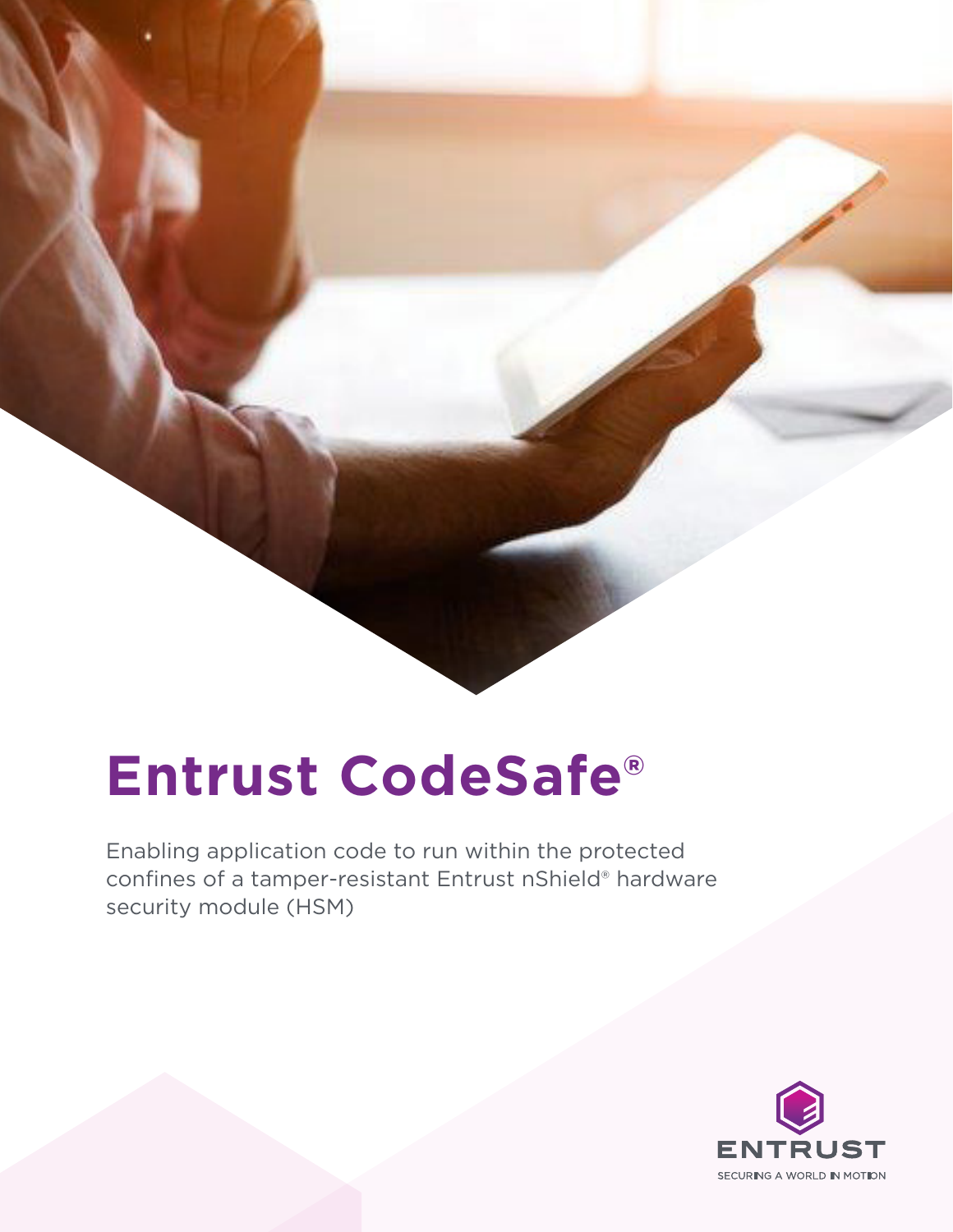

#### Are you:

- Seeking to overcome data security concerns to exploit cloud and internet channels?
- Worried over insider attacks and malware impacting your security-sensitive applications?
- Interested in executing these applications inside a protected environment to achieve a higher assurance system?

#### Learn how to:

- Deploy a security architecture that protects you from threats directed at servers where security sensitive cryptographic applications typically reside
- Employ code signing techniques to eliminate the risk of unauthorized application changes or malware infection
- Use Entrust's unique CodeSafe technology to run these applications within a FIPS 140-2 Level 3 certified environment and strengthen your data security posture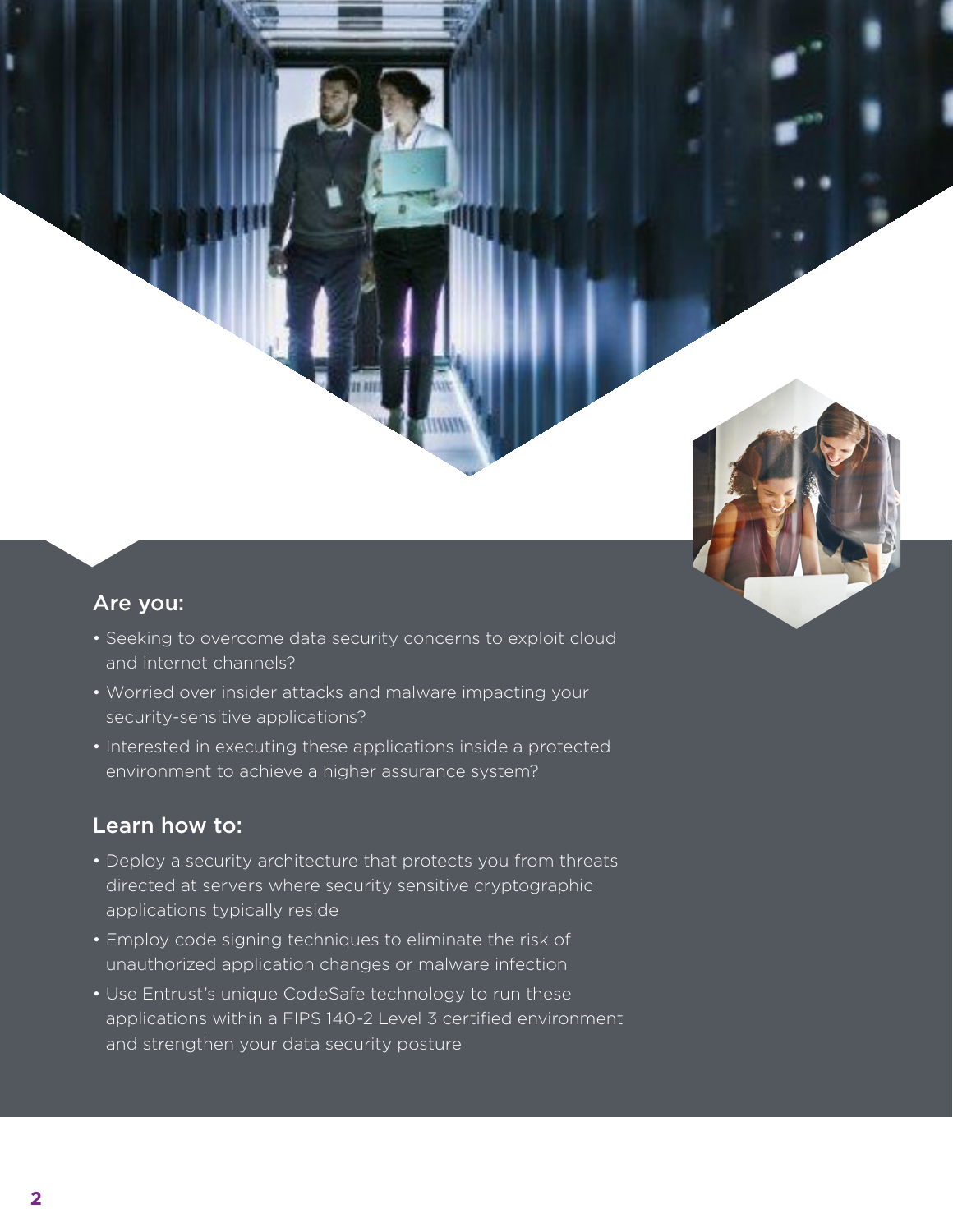### Contents

| <b>Introduction</b>                                          | 4                 |
|--------------------------------------------------------------|-------------------|
| Why are security-sensitive applications vulnerable?          | 4                 |
| How can hardware security modules (HSMs) help?               | 4                 |
| How can you further protect security-sensitive applications? | 4                 |
| The problem                                                  | 5                 |
| <b>What is CodeSafe</b>                                      | 6                 |
| <b>How to use CodeSafe</b>                                   | 8                 |
| CodeSafe environment and developer toolkit                   | 8                 |
| Management and deployment choices                            | 9                 |
| <b>Examples of CodeSafe in action</b>                        | 10                |
| Secure content distribution                                  | 10                |
| Protected authentication                                     | 11                |
| Secure clock                                                 | $12 \overline{ }$ |
| Trusted counter                                              | 13                |
| <b>Summary</b>                                               | 14                |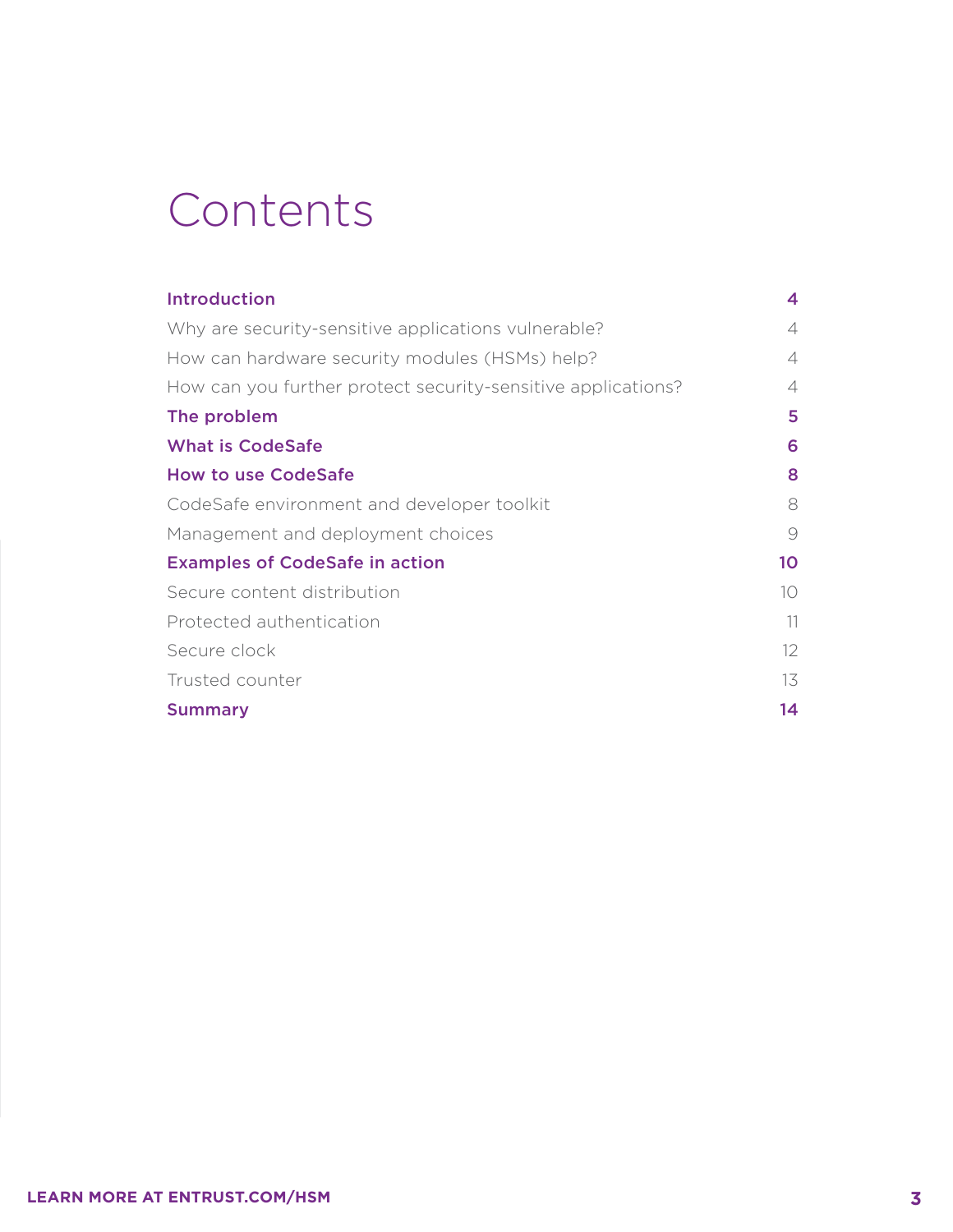### <span id="page-3-0"></span>Introduction

### Why are security-sensitive applications vulnerable?

Business applications running on host servers are perennially vulnerable to advanced persistent threats (APTs) introduced through malware as well as insider attacks and hacking. Attacks can compromise and disrupt critical government and enterprise operations and lead to massive costs and interruption of services. While many applications today employ builtin cryptography to safeguard the confidentiality and integrity of the sensitive data they process, it is still possible to manipulate these applications within the host server environment.

#### How can hardware security modules (HSMs) help?

Industry best practices prescribe the use of HSMs to store and manage sensitive keys used by the cryptography employed by security-sensitive applications. Traditionally, HSMs provide a protected environment for cryptographic processing and a trusted mechanism to enforce established security policies on key use.

#### How can you further protect security-sensitive applications?

While the use of HSMs enhances the security of applications running cryptographic processes by safekeeping and managing the keys used for encryption and digital signatures, safe key storage and management alone cannot guarantee the trustworthiness of security-sensitive applications. In today's threatened environment, applications that initiate cryptographic processes can be manipulated by insider attacks, malware, and Trojans that can exist within the enterprise application layer. For this reason, applications that request cryptographic processes of securitysensitive applications should also be executed within a protected environment.

In order to ensure robust protection of security-sensitive applications, validation of application integrity, tamper-resistant execution, and a strong binding between the application and the cryptographic processes supported is necessary. It is this need that Entrust CodeSafe is designed to address.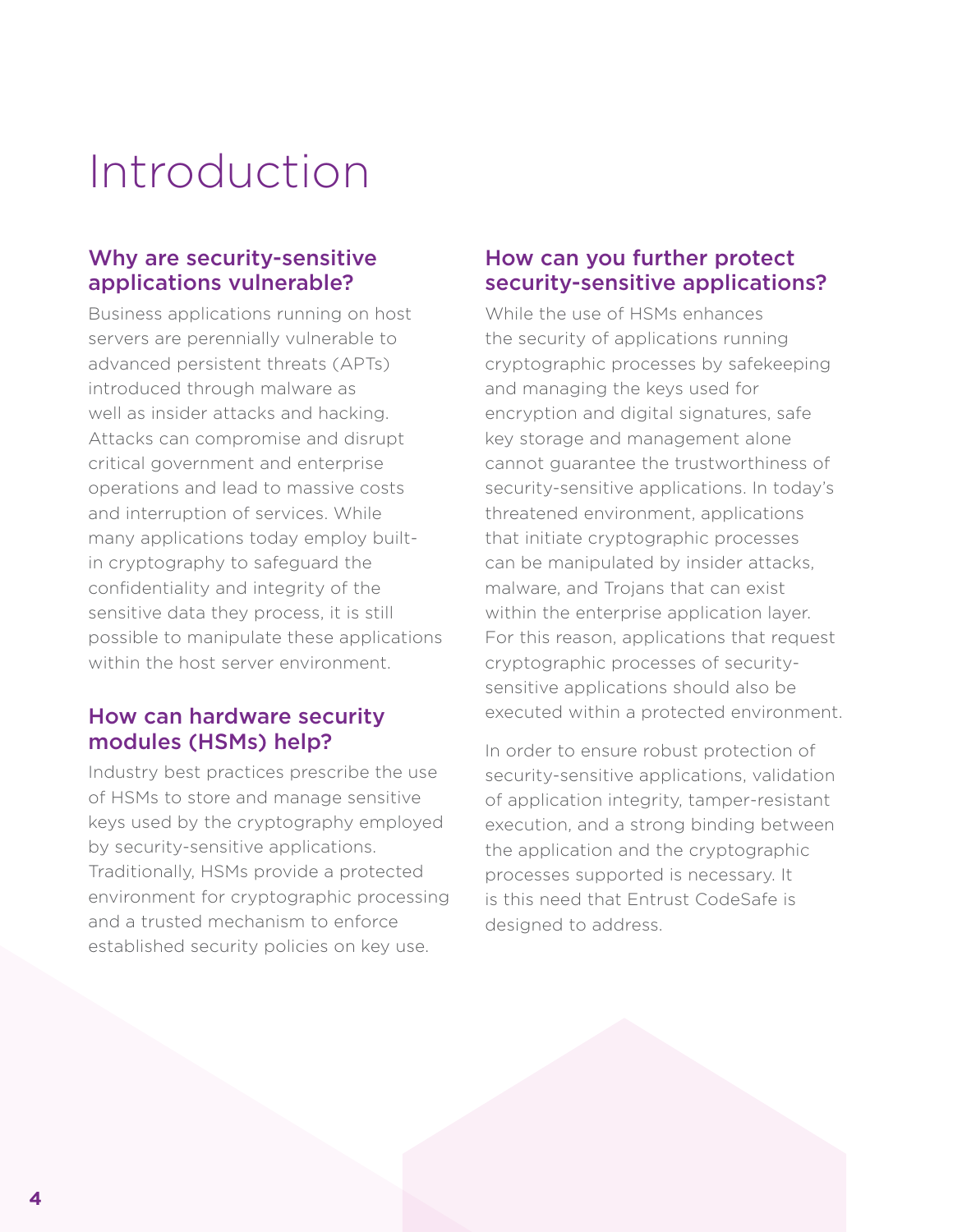### <span id="page-4-0"></span>The problem

Security mechanisms associated with host servers can be defeated by insiders and/or network attacks that can find conduits for malware to be introduced into the host system. Moving the securitysensitive cryptographic processes of these applications within an HSM makes them inaccessible to these attacks. CodeSafe ensures the integrity of security-sensitive applications by:

- Isolating them from attacks that can directly or indirectly manipulate, disrupt, or deny operations
- Signing and authenticating securitysensitive applications when they are loaded into the HSM

CodeSafe enables customers to strengthen their security posture beyond the level already afforded by the HSM – including safeguarding sensitive key material, facilitating its lifecycle management, and providing a trusted mechanism that:

- Renders any unauthorized software changes impossible
- Prevents data from being copied to disks or external repositories
- Protects against super users who might read memory space at will



CodeSafe enables customers to strengthen their security posture beyond the level already afforded by the HSM.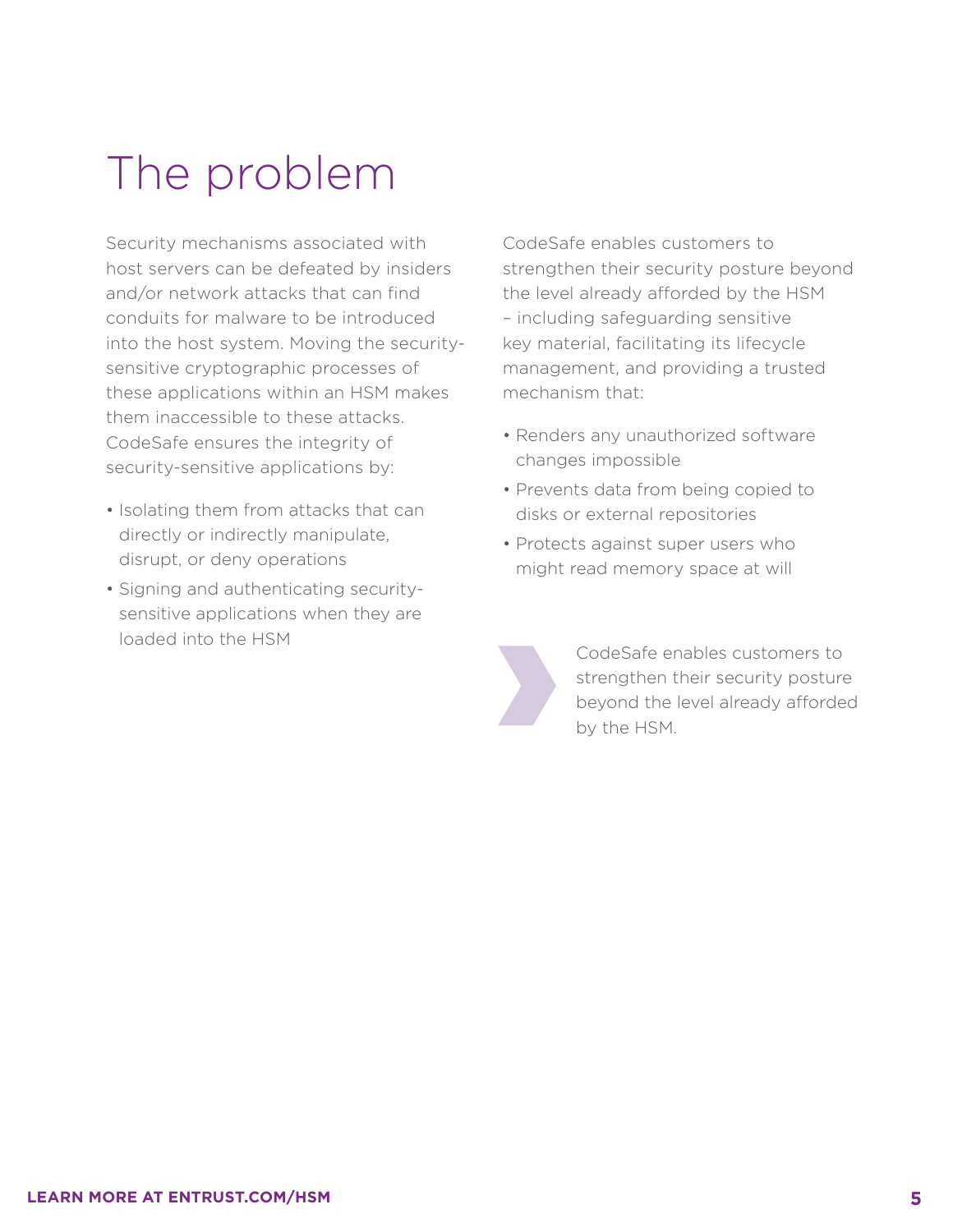## <span id="page-5-0"></span>What is CodeSafe

Entrust CodeSafe is a powerful capability that enables application code to run within the protected confines of a tamper-resistant nShield HSM. CodeSafe prevents potential rogue commands from being executed by protecting the software that initiates cryptographic processes. Supported on all FIPS 140-2 Level 3 versions of the nShield HSM family (except nShield Edge), CodeSafe enables customers to develop application code to run inside the HSM. This capability protects security-sensitive cryptographic processes from the otherwise threatened application server environment and creates a trusted space within the nShield HSM alongside associated key material.

CodeSafe encompasses two components: a developer toolkit to compile applications and prepare them to be imported into the HSMs, and a run time environment that protects the application when in use. CodeSafe not only carves out a segregated and protected space for security-sensitive applications to be executed, but it also creates a strong binding between the cryptographic processes and the keys they use (see Figure 1). This important binding establishes the policy that ensures that keys and data can only be used by authorized and immutable applications. CodeSafe enables users to securely deploy functions utilizing cryptography



Figure 1: Schematic representation of CodeSafe working process.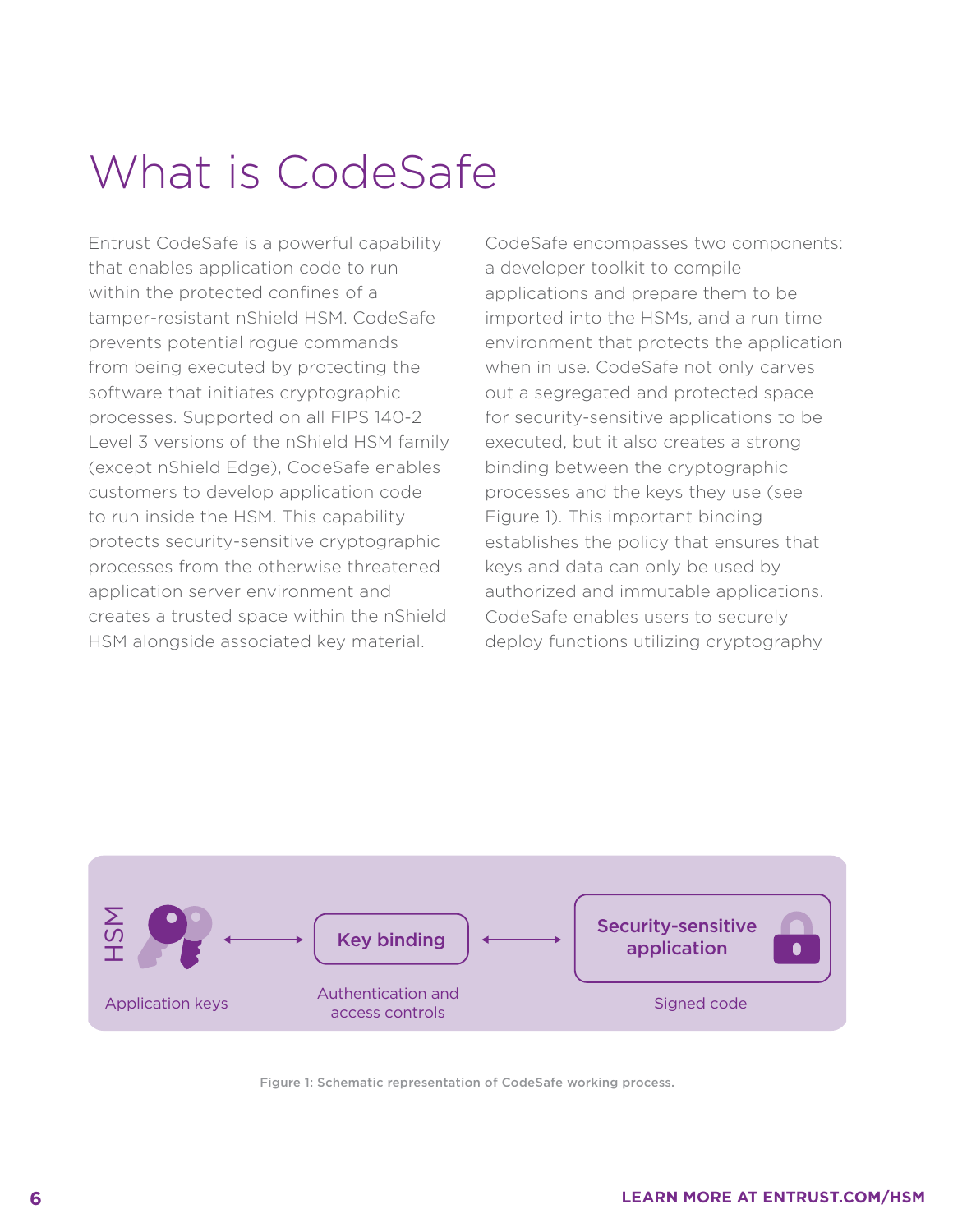alongside unattended servers or within unprotected environments where the operation of the system is outside direct supervision by controlling access to the use of private keys, non-volatile user memory, and hardware-secured time.

A typical corporate data processing environment with and without the capability offered by CodeSafe is illustrated in Figure 2. In the illustration, the Application Layer is representative of the general IT setting comprising enterprise business applications, data management functions, and backup systems. This environment is complemented with an HSM Layer shown at the bottom where specialized security functions such as cryptographic key storage and management, dual controls, and auditing are maintained. With CodeSafe, shown on the right side of the figure, the security-sensitive application is fully contained within the defined security perimeter so that a full range of services can run securely.



Figure 2: CodeSafe protects security-sensitive applications within Entrust nShield HSMs.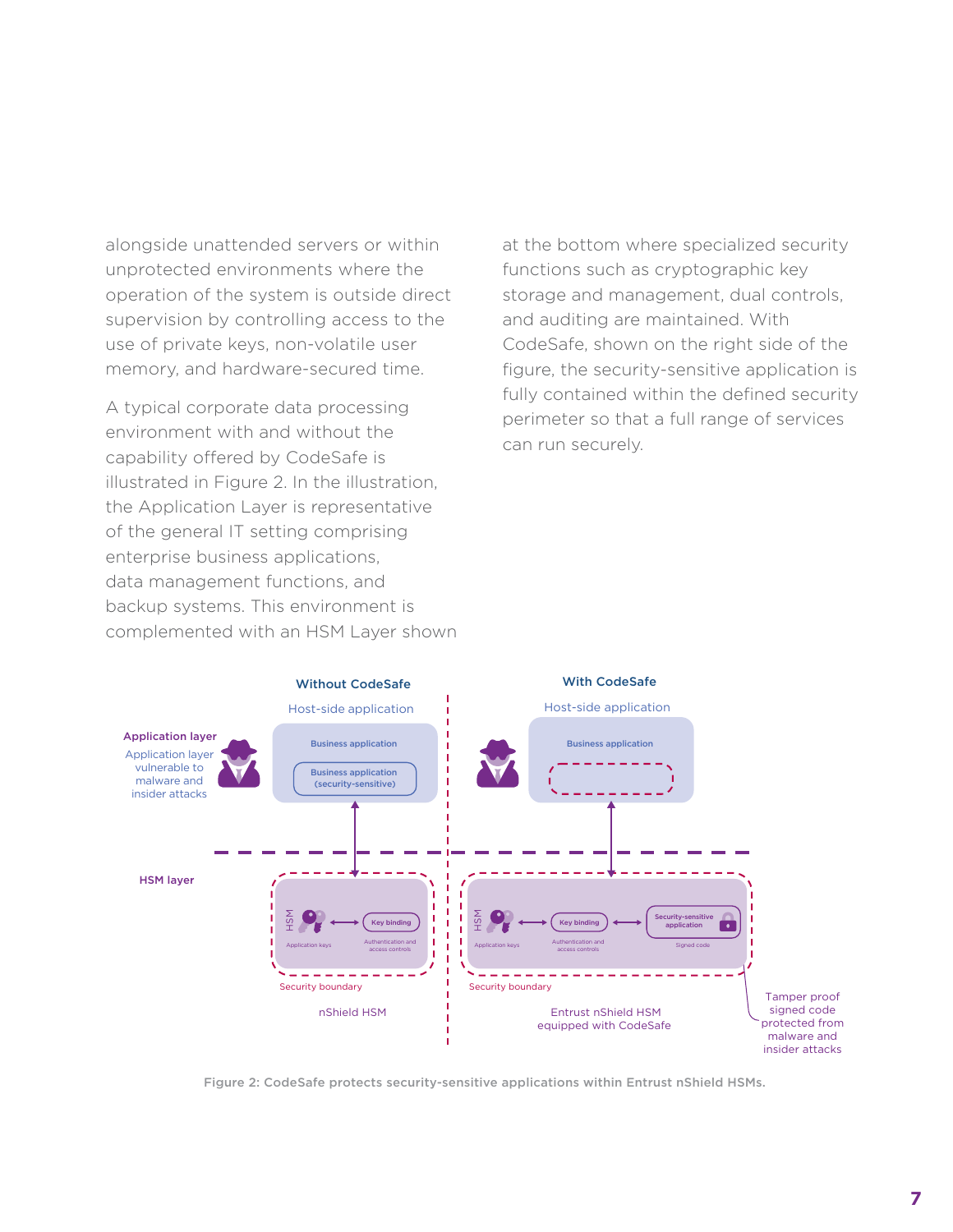### <span id="page-7-0"></span>How to use CodeSafe

CodeSafe can be used to solve complex business problems where custom functionality, industry rules, or algorithms must be implemented with a high degree of trustworthiness. The product's capabilities, management options, and deployment choices are described in further detail in the following paragraphs.

#### CodeSafe environment and developer toolkit

CodeSafe establishes a secure environment or sandbox that application developers can use to engineer custom applications. The CodeSafe developer toolkit, activated through a license, enables this secure environment to be established.

Applications developed within this environment can then run inside the HSM. Since developing and testing software for critical enterprise processes can be a complex undertaking, the CodeSafe developer toolkit also allows testing and debugging of programs outside the HSM while developing a mechanism that binds the code to the trusted HSM's resources. As shown in Figure 3, the application development process involves an iterative test cycle requiring proper code signing and authentication for secure execution.

The CodeSafe developer toolkit allows testing and debugging of programs outside the HSM while developing a mechanism that binds the code to the trusted HSM's resources.



Figure 3: Application development process using CodeSafe.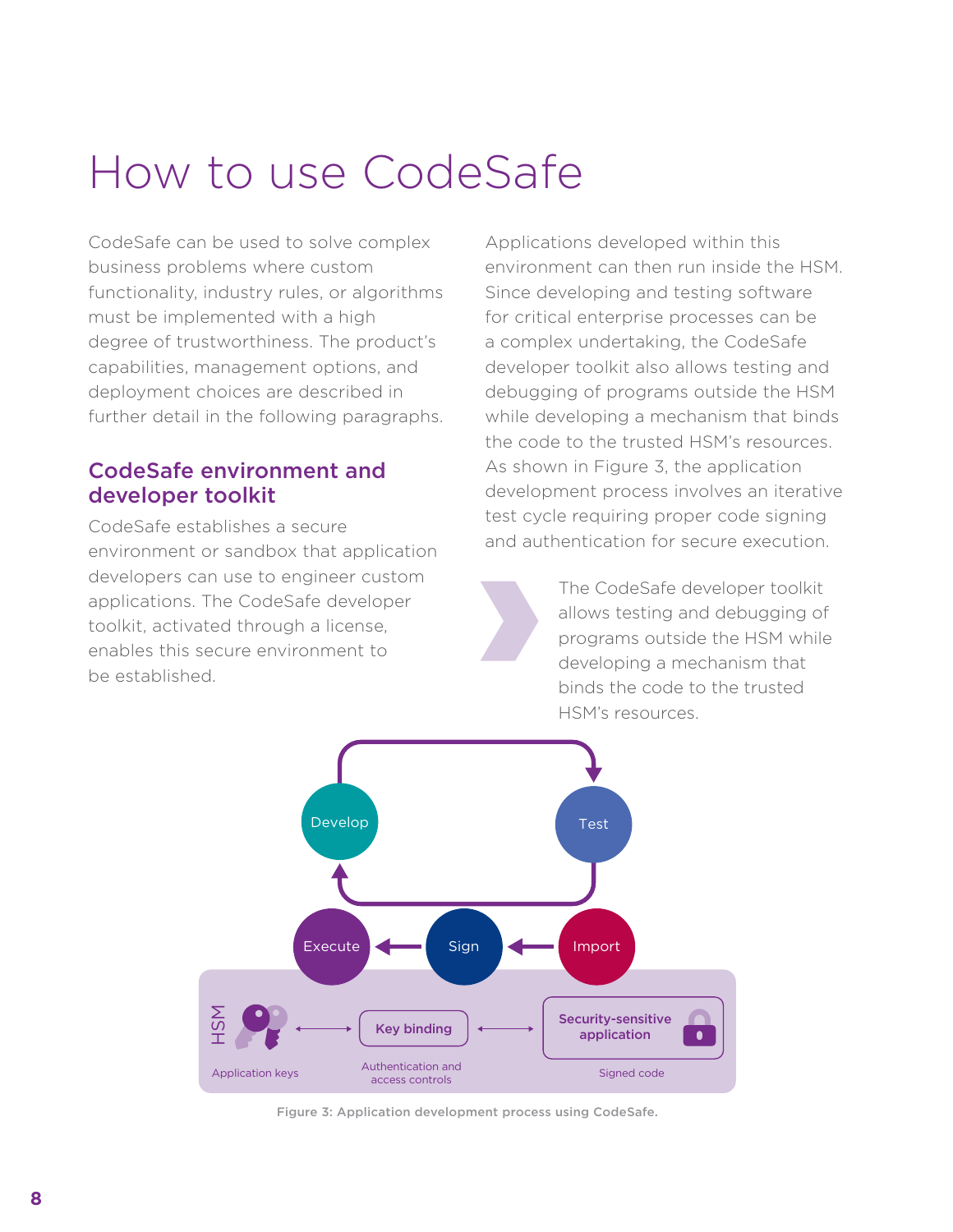### <span id="page-8-0"></span>Management and deployment choices

Lifecycle management of security-sensitve applications is an important consideration. CodeSafe applications can be designed to either accept commands from applications on client hosts, or to attach to a network listener or I/O descriptor on their client host. Digital signatures over the application code itself and the application instance's deployment configuration allow for secure updates to code or data, with separation of controls between developers and those tasked with deploying the built applications. The digital signature on the deployment configuration allows the application to identify itself as it is running on the HSM, and to access keys designated as restricted to instances of that application only.

Systems administrators and DevOps engineers have great flexibility in deploying CodeSafe applications; any CodeSafe application can either be instantiated dynamically by its client software, loaded onto the HSM and started at system boot time, or, through the CodeSafe direct feature, it can be deployed directly onto an Entrust nShield Connect HSM and attached to a network listener on the appliance platform. This direct connection also eliminates the need for a client machine, reducing cost and simplifying architecture.

> CodeSafe enables customers to securely update and publish their own customized applications and secure execution code.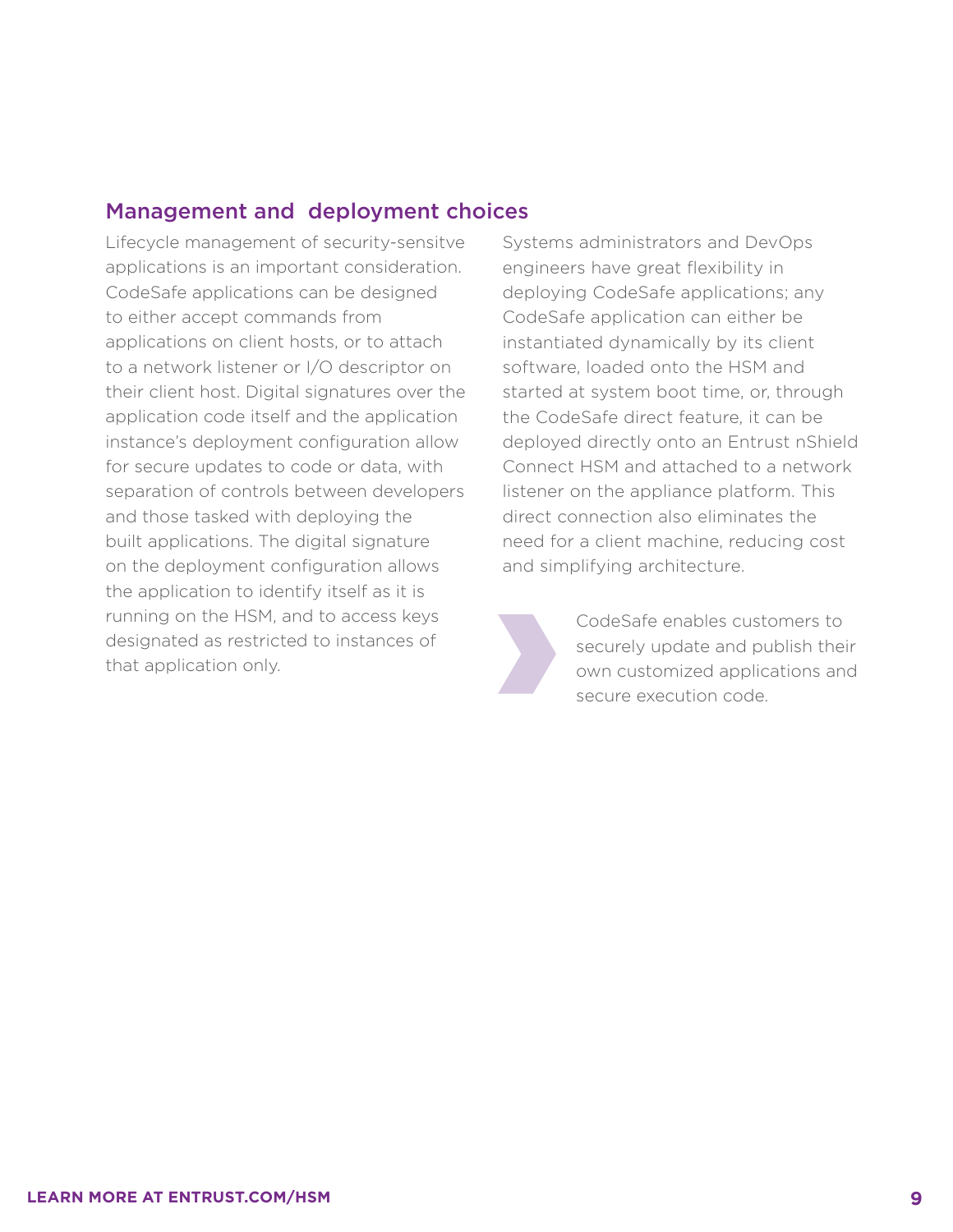### <span id="page-9-0"></span>Examples of CodeSafe in action

Representative deployment scenarios where CodeSafe is used include secure content distribution, protected authentication, secure clock, and trusted counter. The following brief case studies describe these scenarios in more detail and provide a system-level view of how CodeSafe helps enhance their security.

#### Secure content distribution

Data exchanged over online transactions requires encryption to ensure confidentiality and integrity. While encryption is afforded through the TLS protocol, the gap mentioned earlier often leaves sensitive data in the clear in vulnerable places. To extend the

protection afforded to TLS sessions, CodeSafe is used to ensure end-to-end encryption of sensitive data. CodeSafe enables re-encryption of the TLS data before it leaves the HSM and is passed to the business applications or storage servers in the IT environment.

With increasing use of web-based applications, distributing access credentials quickly and securely to authorized account holders has become a challenging process since TLS alone cannot guarantee secure content delivery to end users. CodeSafe enables sensitive data such as PINs and passwords contained in the TLS stream to be terminated and re-encrypted or tokenized



Figure 5: TLS termination and data re-encryption provides end-to-end security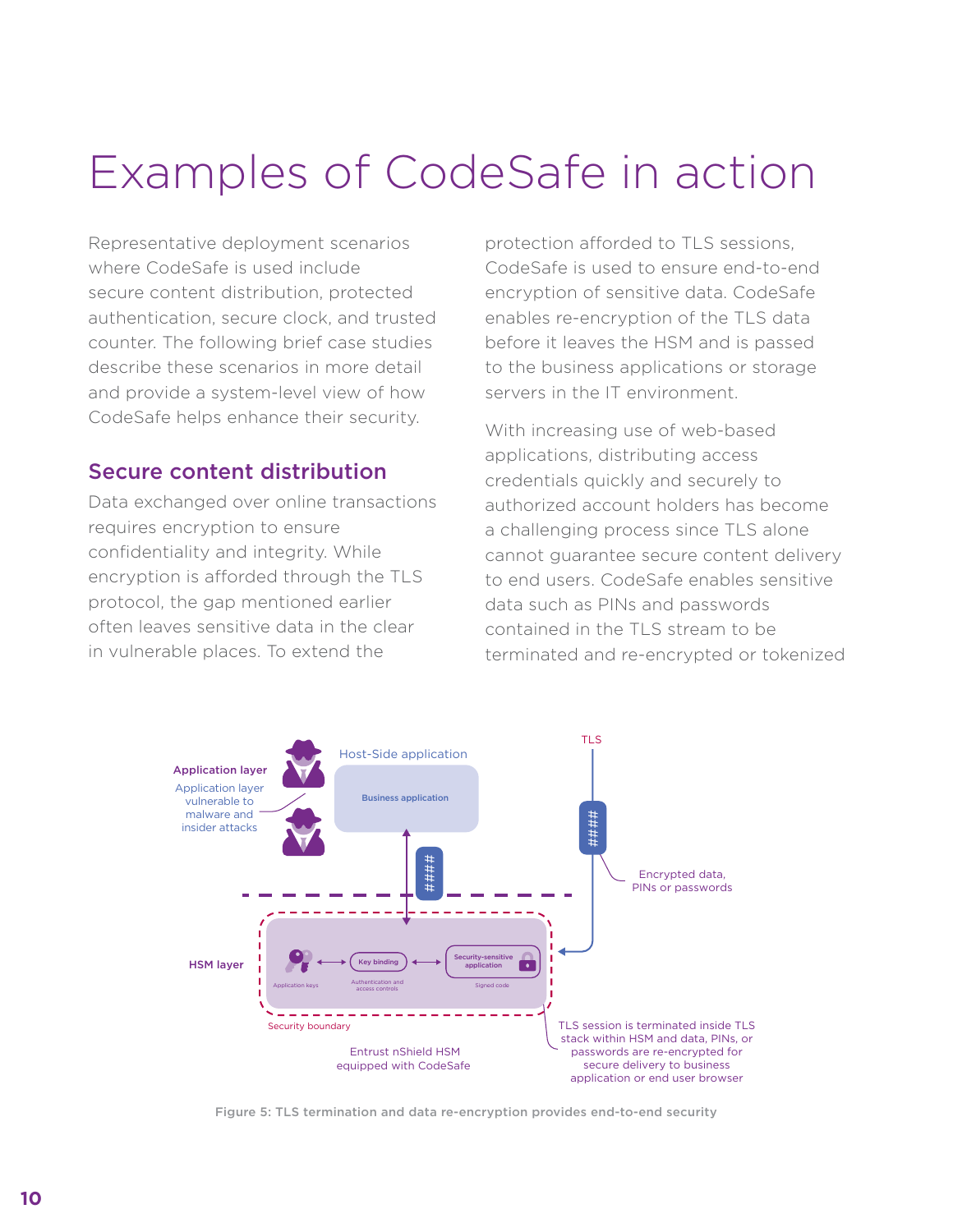<span id="page-10-0"></span>all within the security boundary of the Entrust nShield HSM, before being passed to the user's browser. Enforcing strong access controls and use policies, the HSM ensures secure content distribution to the end user. A schematic representation of these scenarios is shown in Figure 5.

#### Protected authentication

Online banking transactions are often targets for fraudulent activity. To reduce fraud, a mechanism that safeguards the authentication process itself, beyond the host where it is often executed, provides a much higher level of assurance when validating user identities. CodeSafe protects the authentication process using the TLS termination capability and an authentication algorithm resident in the HSM. Running the authentication process from the secure confines of the HSM removes potential vulnerabilities and facilitates auditing. As shown in Figure 6, CodeSafe terminates the user's TLS session inside the HSM and uses the protected authentication algorithm within the device to validate passwords and to sign associated pass/fail responses.

> CodeSafe protects the authentication process using the TLS termination capability and an authentication algorithm resident in the HSM.



Figure 6: Entrust nShield HSM used to protect the authentication process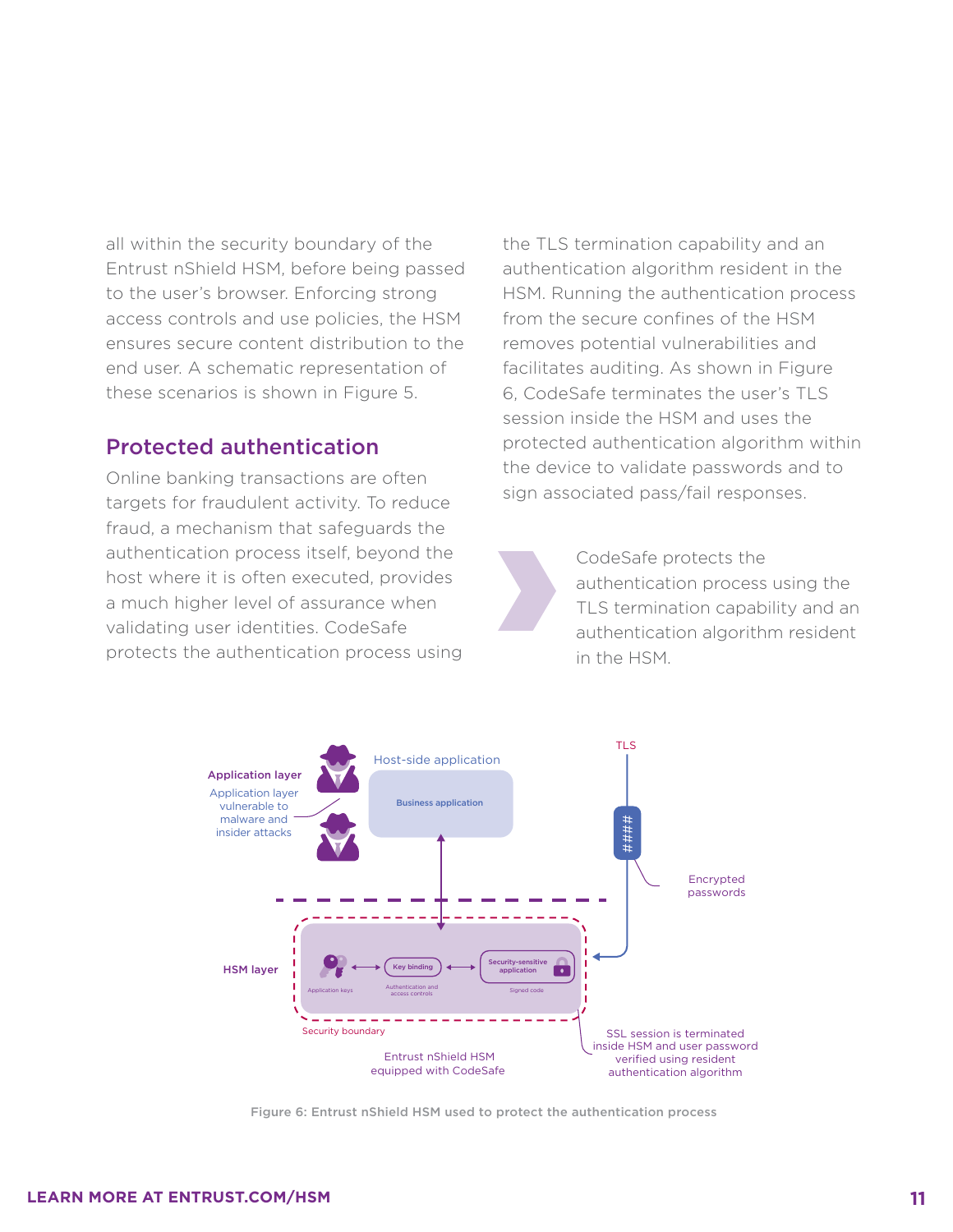#### <span id="page-11-0"></span>Secure clock

Cryptographic mechanisms such as digital signatures and hashing algorithms that use certificates issued by a public key infrastructure (PKI) depend on a trusted time source to ensure they can guarantee long-term validation of data authenticity and integrity. CodeSafe provides the capability to enable an Entrust nShield HSM to offer a trusted clock calibrated to coordinated universal time (UTC) for issuance of time stamps used to establish the state of data at a particular moment for high assurance long-term data integrity validation. An illustration of how an Entrust nShield HSM is used to provide a secure time stamping capability using the trusted clock is shown in figure 7.



Figure 7: Entrust nShield HSM used for a secure time stamping application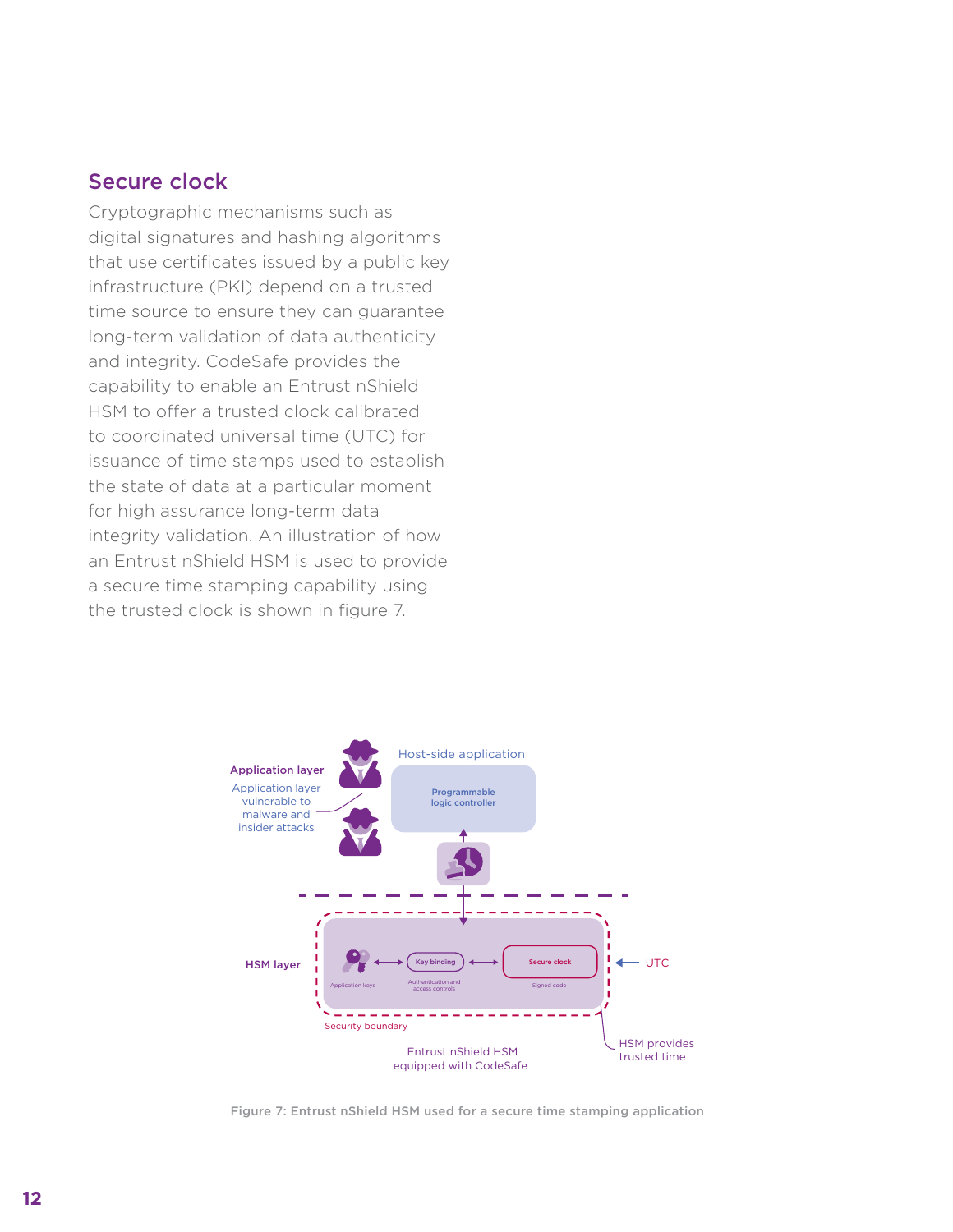#### <span id="page-12-0"></span>Trusted counter

Business applications depend on trusted irreversible mechanisms to account for time and resources. These trusted mechanisms, or monotonic counters, are often used by product companies to control volume contract manufacturing operations with confidence. Companies running batch processes in their manufacturing facilities generate key pairs and certificates to create unique product identifiers corresponding to every unit to be produced. With the proliferation of off-shore contract manufacturing and fragmented supply chains, product companies use trusted counters together with digital identifiers and signatures in their "manufacturer's self-defense kits" against product piracy. Protecting against piracy and counterfeiting of high-value electronic equipment requires advanced technologies. As shown in Figure 8, by placing an Entrust nShield HSM within the contract manufacturer's facility, the owner of the process is able to create a trusted business logic or counter that controls the issuance of the product identifiers for the manufacturing process, helping to ensure that only the authorized number of products is produced. Once the count of new product credentials reaches the authorized production run, the HSM stops issuing credentials and provides an alert to shut down the production process, preventing overruns that could feed the gray market and protecting owner's intellectual property.



Figure 8: Trusted business logic enforces strict controls in manufacturing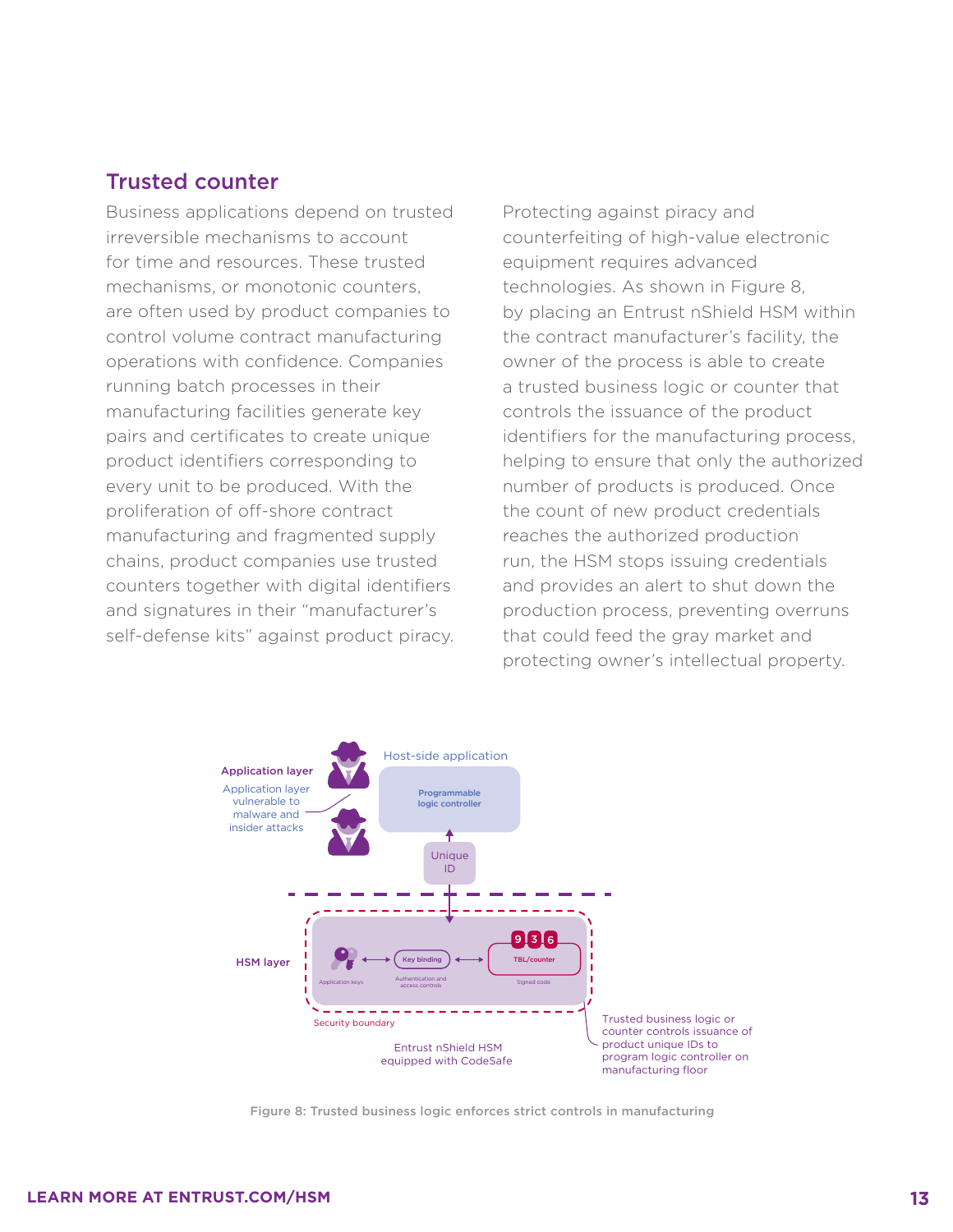### <span id="page-13-0"></span>Summary

The proliferation of distributed systems, outsourcing and cloud computing is making security-sensitive applications running on host servers more vulnerable and challenging to protect. CodeSafe protects applications deployed in HSMs by signing and authenticating them as they are loaded and by providing a strong binding between the cryptographic processes and the keys they use. By moving security-sensitive applications away from threatened servers in the organization's IT environment and safeguarding them within a dedicated HSM, CodeSafe prevents potential rogue commands from being executed by protecting the software within FIPS 140-2 certified hardware.

CodeSafe enables the enterprise to achieve the highest level of assurance and control over critical applications for a more robust security posture.



CodeSafe protects applications deployed in HSMs by signing and authenticating them as they are loaded and by providing a strong binding between the cryptographic processes and the keys they use.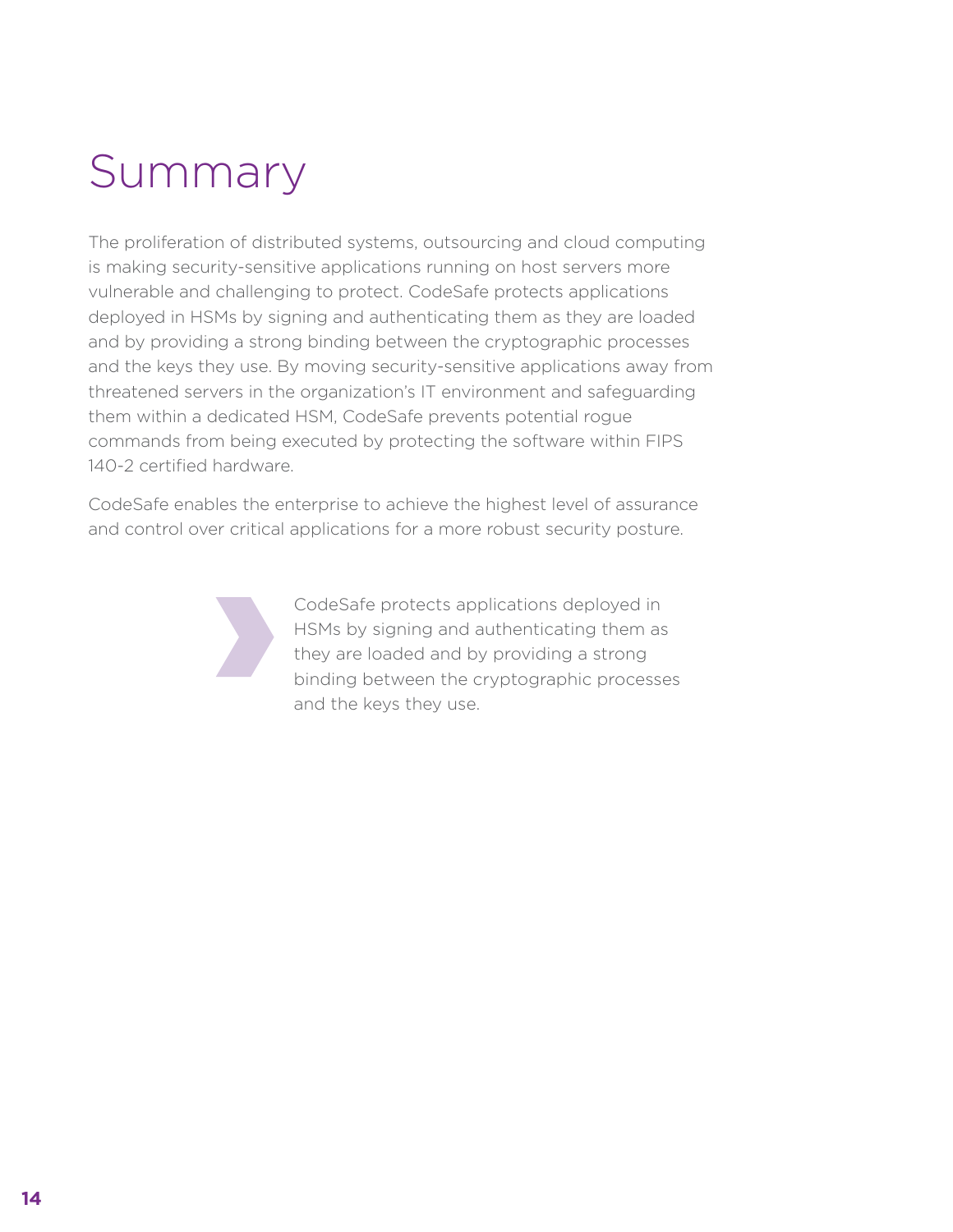### For more information

To find out more about Entrust nShield HSMs visit [entrust.com/HSM](http://www.entrust.com/hsm). To learn more about Entrust's digital security solutions for identities, access, communications and data visit [entrust.com](http://www.entrust.com)